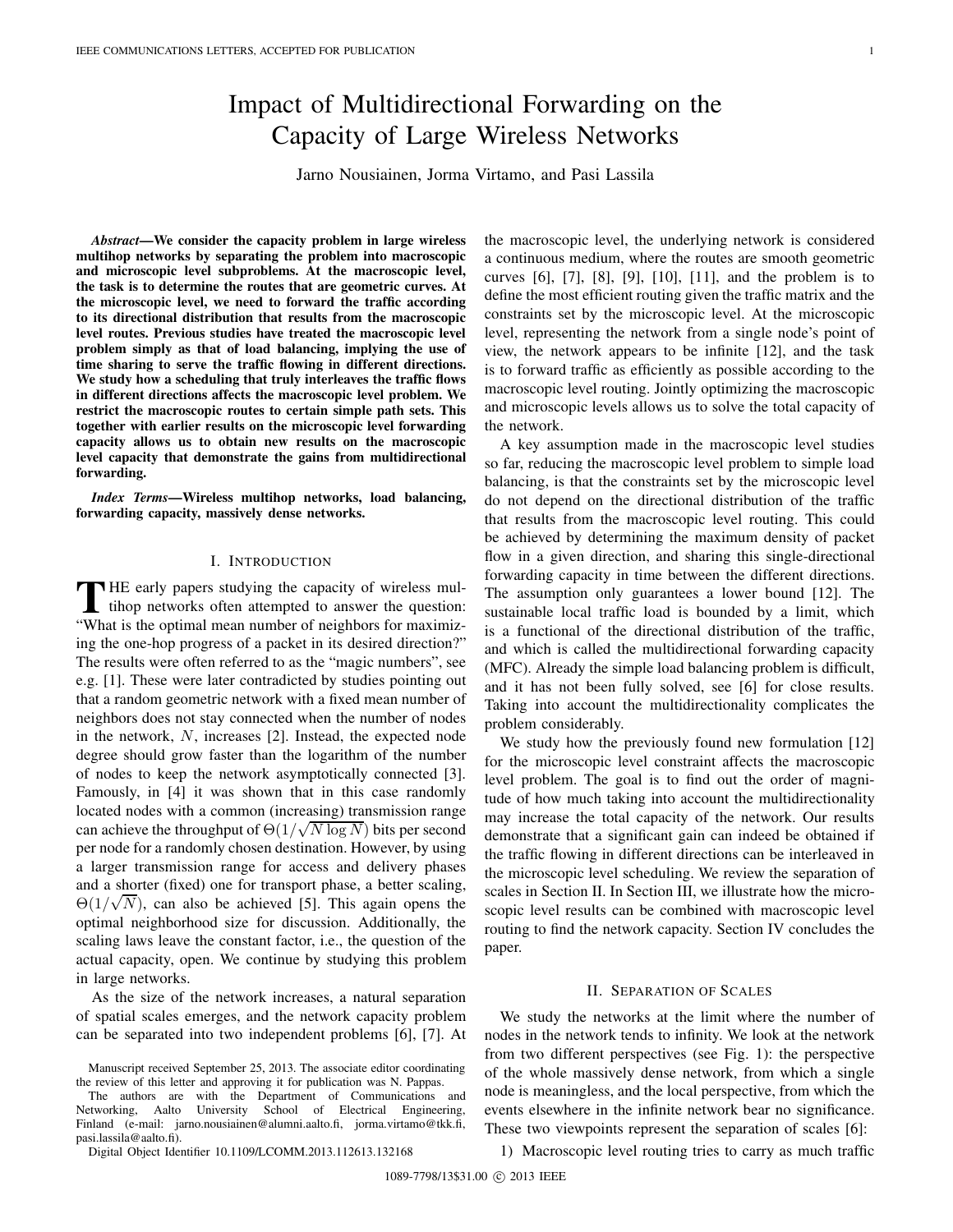

Fig. 1. Macroscopic (left) and microscopic (right) levels.

as possible through the network without exceeding the microscopic level capacity constraints.

2) Microscopic level forwarding aims at coordinating the transmissions so that the packets are relayed hop-by-hop as efficiently as possible and spatial reuse is maximized.

Hence, the forwarding problem at the microscopic level sets an upper bound for the amount of traffic that the routing problem at the macroscopic level is allowed to direct to an area of the network. That the separation of scales is asymptotically exact is intuitively obvious but has not been proven formally.

## *A. Macroscopic level problem*

The interest at the macroscopic level is in the end-to-end paths that are smooth continuous curves. The traffic demand is defined by  $\lambda(x_1, x_2)$ , where  $\lambda(x_1, x_2)dx_1dx_2$  is the rate of flow of packets from a differential area element at  $x_1$  to another at  $x_2$ . We call  $\lambda$  the traffic demand density [pkts/s/m<sup>4</sup>]. The total offered traffic  $\Lambda$  [pkts/s] in the network domain  $\mathcal A$ is given by  $\Lambda = \iint_A \lambda(x_1, x_2) dx_1 dx_2$ . The traffic demand is<br>satisfied by carrying the packets along the paths of a routing satisfied by carrying the packets along the paths of a routing system  $P$ . This set of paths contains at least one path for every pair of a source and a destination. The local traffic load in the network that is formed as a result of the routing system  $P$ and traffic demand  $\lambda$  is characterized by the angular flux of packets at point *x* in direction  $\theta$ . It is denoted by  $\varphi(\mathbf{x}, \theta)$  and is equal to the rate [pkts/s/m/rad] at which packets flow in the angle interval  $(\theta, \theta + d\theta)$  across a small line segment of length ds perpendicular to direction  $\theta$  divided by  $ds \cdot d\theta$  in the limit when ds  $\rightarrow 0$  and d $\theta \rightarrow 0$ . We write  $\varphi(\mathbf{x}, \theta) = \Phi(\mathbf{x}) \cdot f(\theta, \mathbf{x})$ ,<br>where  $\Phi$  is the scalar flux  $\Phi(\mathbf{x}) = \int_0^{2\pi} \varphi(\mathbf{x}, \theta) d\theta$ , giving the<br>total offered traffic intensity [pkts/s/m] and  $f(\theta) - f(\theta, \mathbf{x})$  is total offered traffic intensity [pkts/s/m], and  $f(\theta) = f(\theta, x)$  is<br>the directional distribution  $\int_0^{2\pi} f(\theta) d\theta = 1$ .<br>On the macroscopic scale the problem is the following:

On the macroscopic scale the problem is the following: given a network area A and the traffic demand density  $\lambda$ , find a routing system  $P$  such that at every point  $x$ , the local microscopic scale capacity constraint is satisfied. With I<sup>∗</sup> denoting the microscopic level variable, the MFC, the constraint, as given in [12], reads,

$$
\Phi(\mathbf{x}; \mathcal{P}) \le I^* [f(\theta, \mathbf{x}; \mathcal{P})] \qquad \forall \mathbf{x} \in \mathcal{A}, \tag{1}
$$

where the scalar flux  $\Phi$  and the directional distribution  $f(\theta)$ are functions of x as determined by  $P$  (and  $\lambda$ ). In particular, to maximize the capacity of the network, we need to find  $P$ such that the above condition is satisfied with the maximal possible scalar multiplier of a given  $\lambda$ . To be explicit, this leads to the following modified load balancing problem:

$$
c = \max_{\mathcal{P}} \min_{\mathbf{x} \in \mathcal{A}} I^*[f(\theta, \mathbf{x}; \mathcal{P})] / \Phi(\mathbf{x}; \mathcal{P}).
$$
 (2)

If the above maxmin problem is solved with a traffic demand, e.g., with the total offered traffic of  $\Lambda_0 = 1$  packet per second, then  $\Lambda = c\Lambda_0$  gives the network capacity.

#### *B. Microscopic level problem*

From the local perspective, the network appears to be infinite, and only the direction of each packet is relevant. We assume that node locations are distributed according to a homogeneous Poisson point process. In this "locally infinite" network, the traffic is solely relay traffic whose directional distribution appears the same everywhere in the network. Finding a coordinated forwarding scheme that handles traffic with the directional distribution determined by the routing system  $P$  as efficiently as possible is referred to as the microscopic level forwarding problem. The capability of the network to forward traffic with given directional distribution in an infinite network is called the MFC. This microscopic level characteristic sets an upper bound for the allowed macroscopic level load.

The *multidirectional forwarding capacity (MFC)*, I∗, is defined as the maximum sustainable mean density of progress [pkts/m/s], i.e., the density of packets multiplied by their mean velocity in their respective directions.<sup>1</sup> It depends on the directional distribution,  $f(\theta)$ , of the traffic, and we denote it by  $I^*[f(\theta)]$ . In general, this functional dependence is unknown but some results, reviewed below, were presented in [12].

The MFC, when studied as a function of the mean node degree, remains zero until the network percolates. According to [13], this happens approximately at 4.51 for nodes having a common transmission range. Additionally, one can state that for any  $f(\theta)$ 

$$
I_1^* \le I^*[f(\theta)] \le I_\infty^*,\tag{3}
$$

where  $I^*_{\infty}$  is the limit for uniform directional distribution,<br> $f(\theta) = 1/2\pi$  and  $I^*$  is the limit with traffic in a single  $f(\theta) = 1/2\pi$ , and  $I_1^*$  is the limit with traffic in a single<br>direction with  $f(\theta) - \delta(\theta)$  i.e. the Dirac delta function Note direction with  $f(\theta) = \delta(\theta)$ , i.e., the Dirac delta function. Note that both depend on the interference model.

Assume that the directional distribution  $f(\theta)$  can be expressed as a convex combination

$$
f(\theta) = \sum_{i} a_i g_i(\theta) + b h(\theta), \tag{4}
$$

where the  $a_i$  and b are constants,  $\{g_1(\theta), g_2(\theta), \ldots\}$  is a set of directional distributions for which the MFCs are known (denoted by  $\{J_1^*, J_2^*, \ldots\}$ , respectively), and the remainder<br>term  $h(\theta)$  is also a distribution. Each of the components of the term  $h(\theta)$  is also a distribution. Each of the components of the sum in (4) can be handled in  $\Phi \cdot a_i / J_i^*$  fraction of time. The remainder requires a fraction smaller than or equal to  $\Phi \cdot h / I^*$ remainder requires a fraction smaller than or equal to  $\Phi \cdot b/I_1^*$ .<br>The total traffic can be sustained using time sharing between The total traffic can be sustained using time sharing between the components if the sum of the time shares is at most one. Thus, we have the following lower bound for the MFC

$$
I^*[f(\theta)] \ge \left(\sum_i a_i / J_i^* + b / I_1^*\right)^{-1}
$$

We use the microscopic level results of [12], and the directional distributions for which the MFC is known are the single-, bi- and four-directional balanced traffic patterns (denoted by subindices 1, 2 and 4 respectively). These can be utilized to forward non-balanced four-directional traffic by first separating the four-directional balanced traffic pattern, in which case the remaining traffic equals zero in at least

<sup>1</sup>Information could also be measured, e.g., in bits.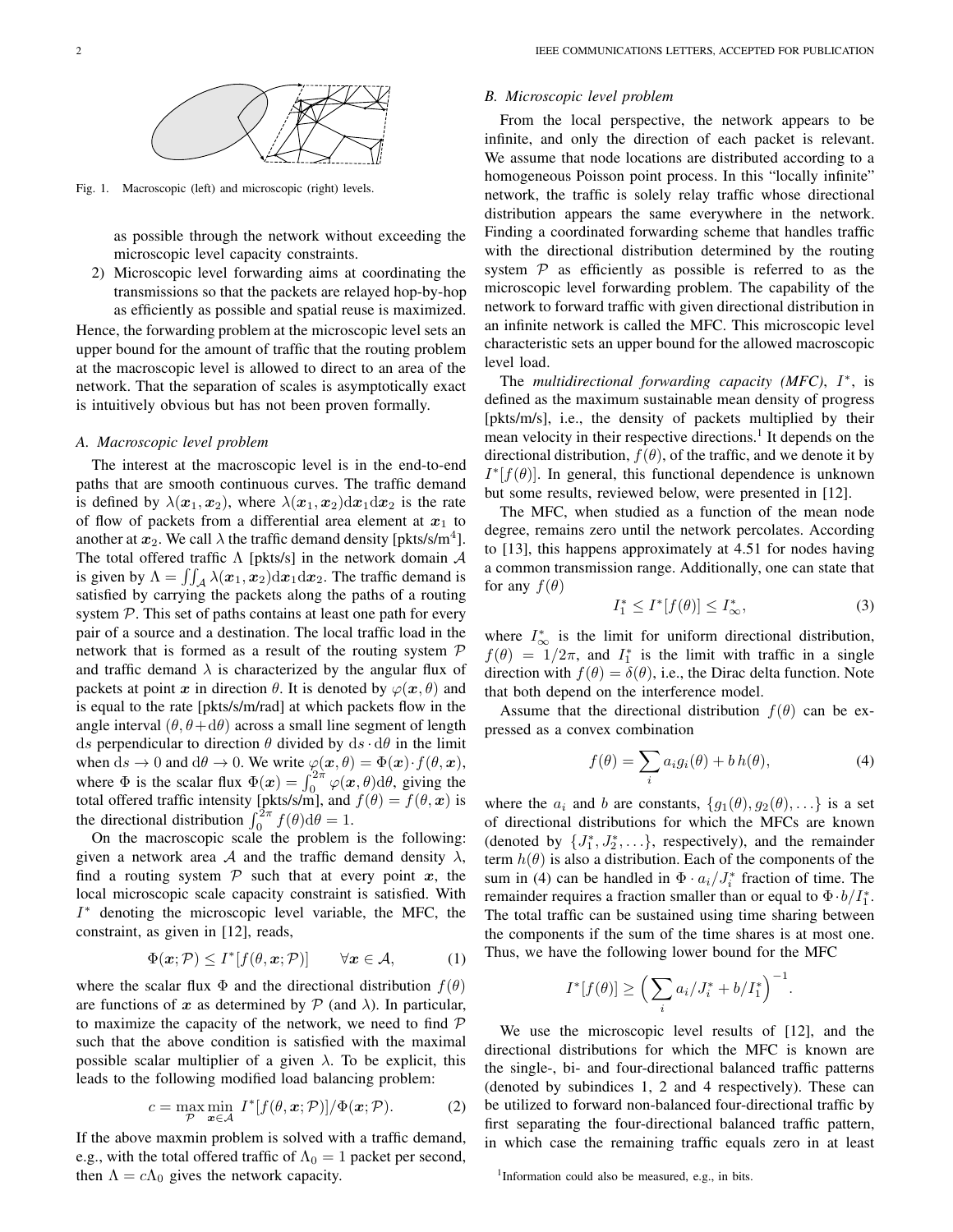one direction. In the other orthogonal direction, the balanced bidirectional traffic can again be extracted. This only leaves two single-directional orthogonal flows that can be handled using time sharing with single-directional forwarding. This yields the lower bound. By rotating this pattern over all angles  $(0, \pi/2)$ , a lower bound is obtained for  $I^*[f(\theta)]$  for any directional distribution. Explicitly, we have

$$
I^*[f(\theta)] \ge \left(\frac{K_1 - K_2}{I_1^*} + \frac{K_2 - K_4}{I_2^*} + \frac{K_4}{I_4^*}\right)^{-1}, \quad (5)
$$

where

$$
K_i = i \int_0^{2\pi/i} \min_{j=0,\dots,i-1} \{ f(\theta + 2\pi j/i) \} d\theta.
$$

The number of parameters needed to describe the microscopic level problem can be reduced by dimensional analysis. The MFC can be expressed as any combination of the parameters having the dimension 1/m/s multiplied by a function of all the independent dimensionless parameters that can be formed. Using the network model of [12], we have

$$
I^*[f(\theta)](C, n, \rho) = C\sqrt{n} u(\nu; f), \qquad (6)
$$

where C is the nominal capacity of a link  $[1/s]$ , n is the density of nodes  $[1/m^2]$ , and  $\rho$  is the transmission range [m]. The dimensionless parameter,  $\nu = \pi n \rho^2$ , can be interpreted as the mean degree of a node, and  $u$  is an unknown dimensionless function.<sup>2</sup>

## III. NETWORK CAPACITY PROBLEM

We have now defined what is needed for studying the total capacity of a network. As a numerical example, we consider a circular disk with area  $A = \pi R^2$  and uniform traffic demand density:

$$
\mathcal{A} = \{ \boldsymbol{x} \in \mathbb{R}^2 \mid |\boldsymbol{x}| < R \}, \quad \lambda(\boldsymbol{x}_1, \boldsymbol{x}_2) = \Lambda/A^2.
$$

We do not attempt to solve the macroscopic level problem (2) fully but limit ourselves to optimization over some predetermined path sets [7] (see the reference for further details). At the mircoscopic level, we utilize the known results [12] for  $u(\nu)$  of (6) that are illustrated in Fig. 3a. The results are based on a slotted-time model where the packets are forwarded using greedy maximum weight scheduling in a network where the nodes are located according to a homogeneous Poisson point process, and a transmission is successful if the receiver is inside the transmission radius of exactly one active transmitter (Boolean interference model).

## *A. Shortest paths*

Shortest paths are commonly used in network studies and provide a baseline for our analysis. As the situation is rotationally symmetric, it is enough to study the positive  $x$ -axis. The angular flux on distance r from the origin in direction  $\theta$  is

$$
\varphi_{\rm SP}(r,\theta) = \frac{\Lambda R(R^2 - r^2)}{A^2} \cdot \sqrt{1 - (r/R)^2 \sin^2 \theta}.
$$

<sup>2</sup>It represents the probability that a random node transmits multiplied by the progress of the transmission in units of  $1/\sqrt{n}$ .



Fig. 2. Inner (dashed) and outer (solid) radial-ring paths between two pairs of nodes.

For the scalar flux to be feasible, it is required that  $\Phi(\mathbf{x}) \leq I^*$ , for all  $x \in A$ , where the forwarding capacity is for the used forwarding method.

As the traffic is uniform, and the shortest path routing is bidirectional, i.e., the path from  $x_1$  to  $x_2$  is the same as the path from  $x_2$  to  $x_1$ , all the traffic can be forwarded using either single- or bidirectional forwarding. The scalar flux has its maximum at the origin,  $\Phi_{SP}(\mathbf{0}) = (2/\sqrt{\pi}A) \cdot \Lambda$ , that is<br>the bottleneck for both single- and bidirectional forwarding the bottleneck for both single- and bidirectional forwarding. Hence, from (1) and (6), we have

$$
\Lambda \leq C/2 \cdot \sqrt{\pi n A} \; u(\nu)
$$

for the total offered traffic.

To make things more concrete, let us further assume that we are studying a network area of  $100 \text{ km}^2$  with 0.1 nodes per square meter  $(10^7 \text{ nodes total})$ , the nominal link capacity is equal to one packet per second, and the transmission range is 5 meters. This results in an average of little under eight neighbors per node ( $\nu \approx 7.85$  in Fig. 3a). Now, we can transmit at most  $\Lambda \approx 230$  packets per second with singledirectional forwarding and  $\Lambda \approx 330$  packets per second with bidirectional forwarding.

When also four-directional forwarding is possible, the local bottleneck capacity for SP as a function of the distance from the origin (in units of  $R$ ) can be seen in Fig. 3b. The MFC has been calculated using the lower bound of (5). As there is only little traffic that cannot be forwarded using four-directional forwarding, mostly at the border of the network, the origin remains the bottleneck, and  $\Lambda \approx 440$  packets per second. Since the used paths were fixed and the situation is rotationally symmetric,  $(2)$  reduces to minimization over r.

## *B. Radial-ring paths*

In addition to the shortest paths, we study so-called inner and outer radial-ring paths. These path sets, illustrated in Fig. 2, consist of one radial component and one ring component. With the inner radial-ring paths (IRR), the order is chosen so that the ring component closer to the origin is used, and for outer radial-ring paths (ORR), it is the opposite. The idea is to use these paths mixed with the shortest paths to push some of the traffic away from the center of the network.

The angular fluxes at  $(r, 0)$  in direction  $\theta$  with radial-ring paths are

$$
\varphi_{\rm IRR}(r,\theta) = \frac{\Lambda\left(\frac{r}{R} - \left(\frac{r}{R}\right)^3\right)}{2\pi R} \left(\mathbb{1}_{\{\theta \in \{0,\pi\}\}} + \pi \cdot \mathbb{1}_{\{\theta \in \{\frac{\pi}{2},\frac{3\pi}{2}\}\}}\right),
$$
  

$$
\varphi_{\rm ORR}(r,\theta) = \frac{\Lambda\left(\frac{r}{R}\right)^3}{2\pi R} \left((\frac{R}{r})^2 - 1\right) \cdot \mathbb{1}_{\{\theta \in \{0,\pi\}\}} + \pi \cdot \mathbb{1}_{\{\theta \in \{\frac{\pi}{2},\frac{3\pi}{2}\}\}}\right).
$$